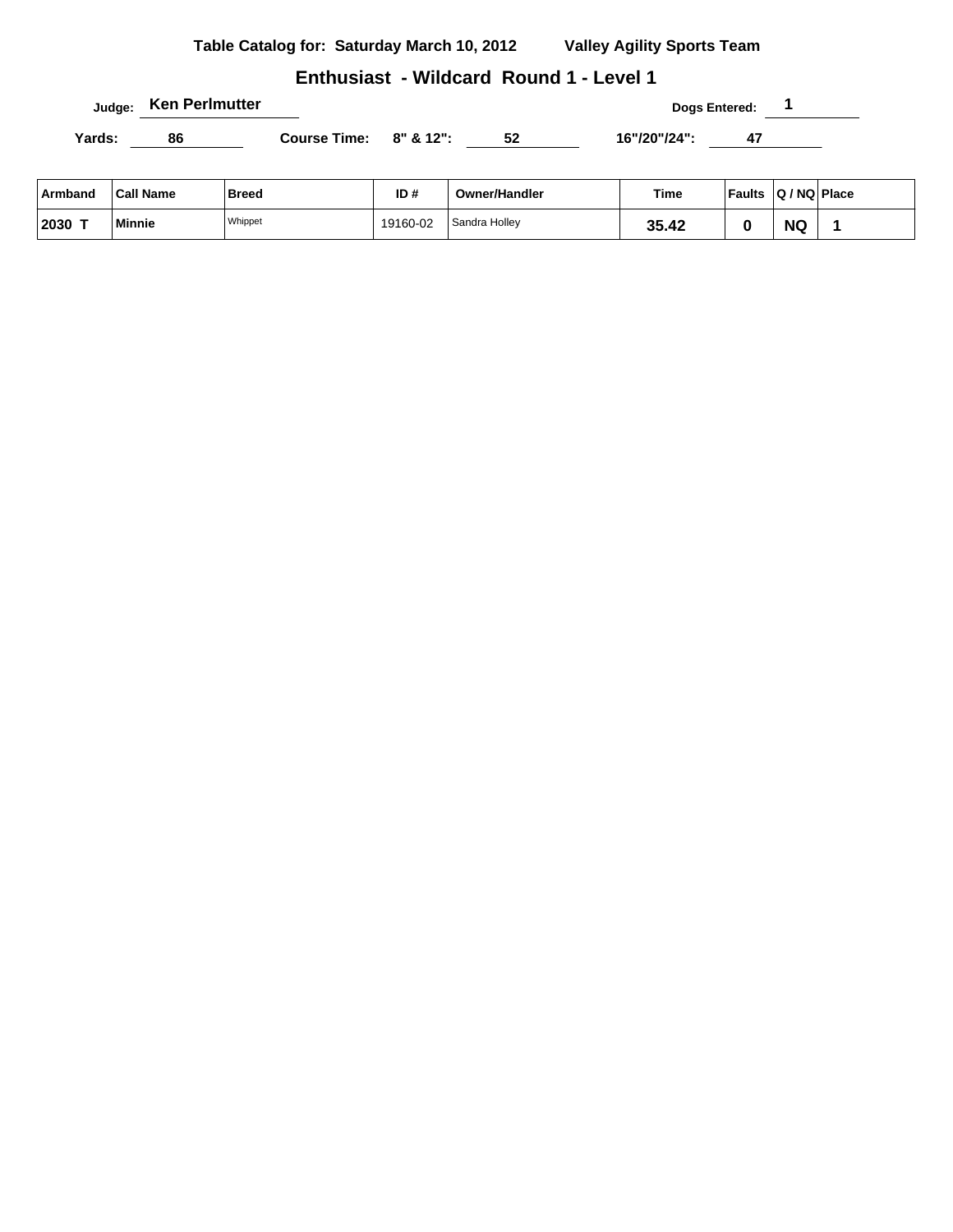# **Regular/Veteran - Wildcard Round 1 - Level 2**

Yards: 86 Course Time: 8" & 12": 42 16"/20"/24": 37

| Armband | <b>Call Name</b>  | <b>Breed</b>         | ID#      | <b>Owner/Handler</b>       | <b>Time</b>   | Faults | Q / NQ   Place |                |
|---------|-------------------|----------------------|----------|----------------------------|---------------|--------|----------------|----------------|
| 802     | <b>PIB</b>        | Chihuahua            | 01641-04 | Sara & Ray Rhodes          | <b>ABSENT</b> | 0      | $\sim$         | $\blacksquare$ |
| 1604    | Drummer           | Shetland Sheepdog    | 16496-02 | Penny Larson               | 28.28         | 0      | Q              | 1              |
| 1608    | <b>Skye</b>       | <b>Border Collie</b> | 02137-03 | Suzanne & Michael Andersen | 45.54         | 23     | <b>NQ</b>      | 3              |
| 1612    | Colton            | Australian Shepherd  | 18519-01 | Laura Noret                | 31.13         | 15     | <b>NQ</b>      | $\mathbf{2}$   |
| 1614    | <b>Dot</b>        | All American         | 01641-05 | Sara & Ray Rhodes          | <b>NT</b>     | 0      | $\sim$         | $\blacksquare$ |
| 2012 H  | <b>Miss Molly</b> | <b>Border Collie</b> | 10830-02 | Lisa Bradford              | <b>NT</b>     | 25     | $\sim$         | $\blacksquare$ |
| 2402    | Mac               | <b>Border Collie</b> | 01951-05 | Mary Van Wormer            | 14.02         | 5      | Q              | и              |

**Enthusiast - Wildcard Round 1 - Level 2**

|        | Judge: Ken Perlmutter |                          |    |              | <b>Dogs Entered:</b> |  |
|--------|-----------------------|--------------------------|----|--------------|----------------------|--|
| Yards: | 86                    | Course Time: $8"$ & 12": | 47 | 16"/20"/24": | 42                   |  |

| ⊦Armband | <b>Call Name</b> | <b>Breed</b>         | ID#      | <b>Owner/Handler</b> | Time  | <b>Faults</b> | $ Q/NQ $ Place |  |
|----------|------------------|----------------------|----------|----------------------|-------|---------------|----------------|--|
| 1621     | <b>Banio</b>     | <b>Border Collie</b> | 19160-01 | Sandra Holley        | 35.33 |               |                |  |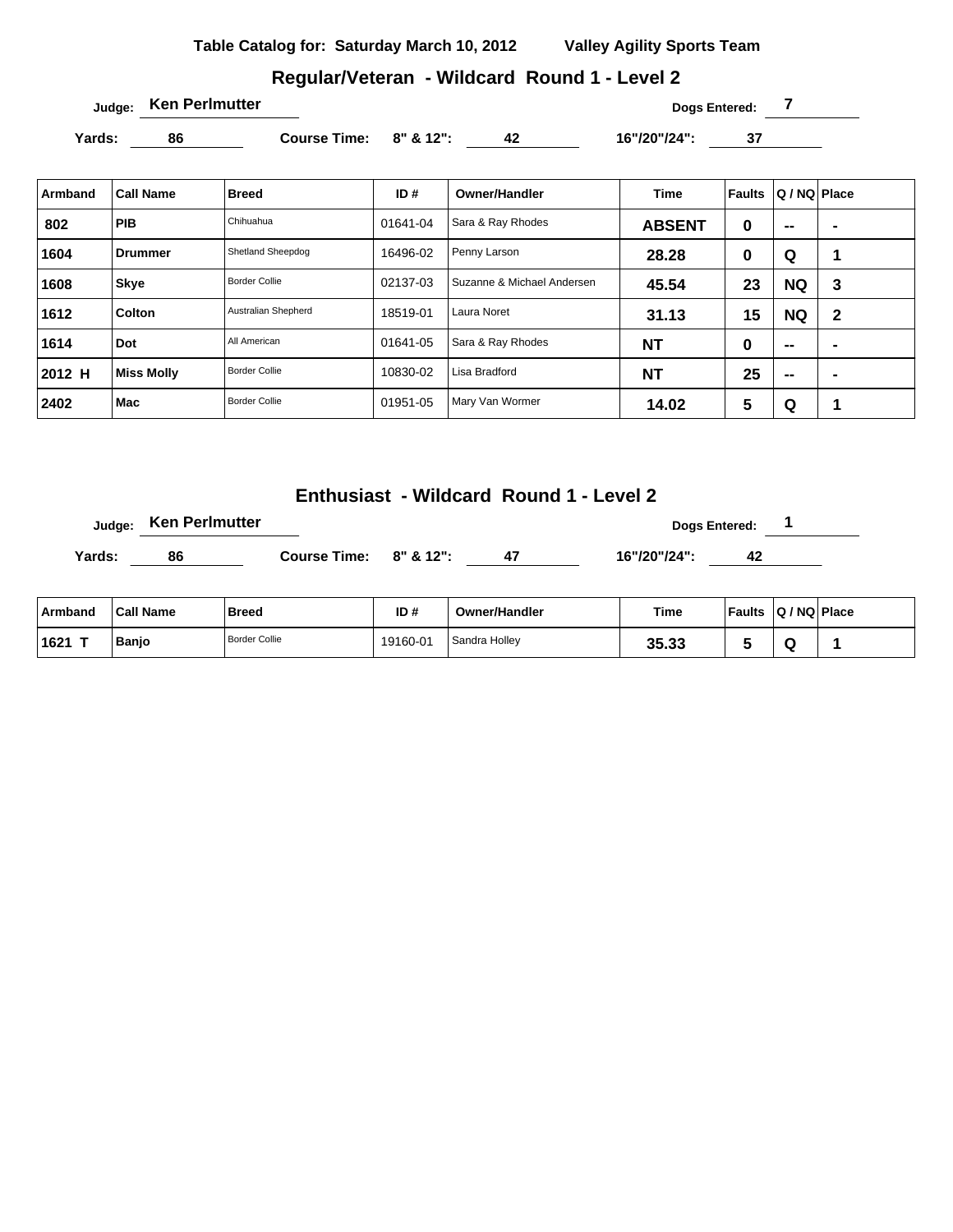## **Regular/Veteran - Wildcard Round 1 - Level 3**

**Judge: Ken Perlmutter Dogs Entered: 12** 

Yards: 102 **Course Time: 8" & 12":** 46 16"/20"/24": 41

| Armband | <b>Call Name</b> | <b>Breed</b>           | ID#      | <b>Owner/Handler</b>            | <b>Time</b>   | <b>Faults</b> | Q / NQ Place             |                |
|---------|------------------|------------------------|----------|---------------------------------|---------------|---------------|--------------------------|----------------|
| 803     | Maggie           | Welsh Corgi (Pembroke) | 04094-03 | Debra Kuykendall                | <b>ABSENT</b> | 0             | --                       | $\blacksquare$ |
| 804     | Darby            | Welsh Corgi (Pembroke) | 04094-04 | Debra Kuykendall                | 34.11         | $\mathbf 0$   | Q                        | $\mathbf 2$    |
| 807     | Ruby             | Welsh Corgi (Pembroke) | 07900-02 | Nancy Rico                      | 38.56         | 25            | <b>NQ</b>                | 3              |
| 808     | Weezer           | Corgi                  | 01951-04 | Mary Van Wormer                 | 46.80         | 35            | <b>NQ</b>                | 4              |
| 811     | William          | Welsh Corgi (Pembroke) | 02167-02 | <b>Nell Davis</b>               | 30.30         | 0             | Q                        | 1              |
| 1611    | <b>Dusty</b>     | Shetland Sheepdog      | 12971-02 | <b>Gail &amp; Darrell Gomes</b> | 25.68         | 0             | <b>NQ</b>                | -1             |
| 2002    | Kermit           | Shetland Sheepdog      | 01874-08 | Dorris Wiglesworth              | 35.39         | 0             | Q                        | $\mathbf 1$    |
| 2007    | Paige            | McNab                  | 14401-03 | <b>Beth Miller</b>              | <b>NT</b>     | 20            | $\overline{\phantom{a}}$ |                |
| 2010    | Elsa             | Poodle (Standard)      | 18270-01 | Erin McCluskey                  | 52.64         | 11            | <b>NQ</b>                | $\mathbf 2$    |
| 2017    | Zoe              | Australian Shepherd    | 06301-02 | Pamela Jo Anderson              | <b>ABSENT</b> | 0             | $\overline{\phantom{a}}$ | $\blacksquare$ |
| 2401    | <b>Bess</b>      | <b>Border Collie</b>   | 09650-02 | Gailanne Molver                 | 43.68         | 7             | Q                        | $\mathbf 2$    |
| 2406 V  | <b>Fritz</b>     | <b>Giant Schnauzer</b> | 06063-01 | Jennifer & Paul Mangelos        | 39.68         | 0             | Q                        |                |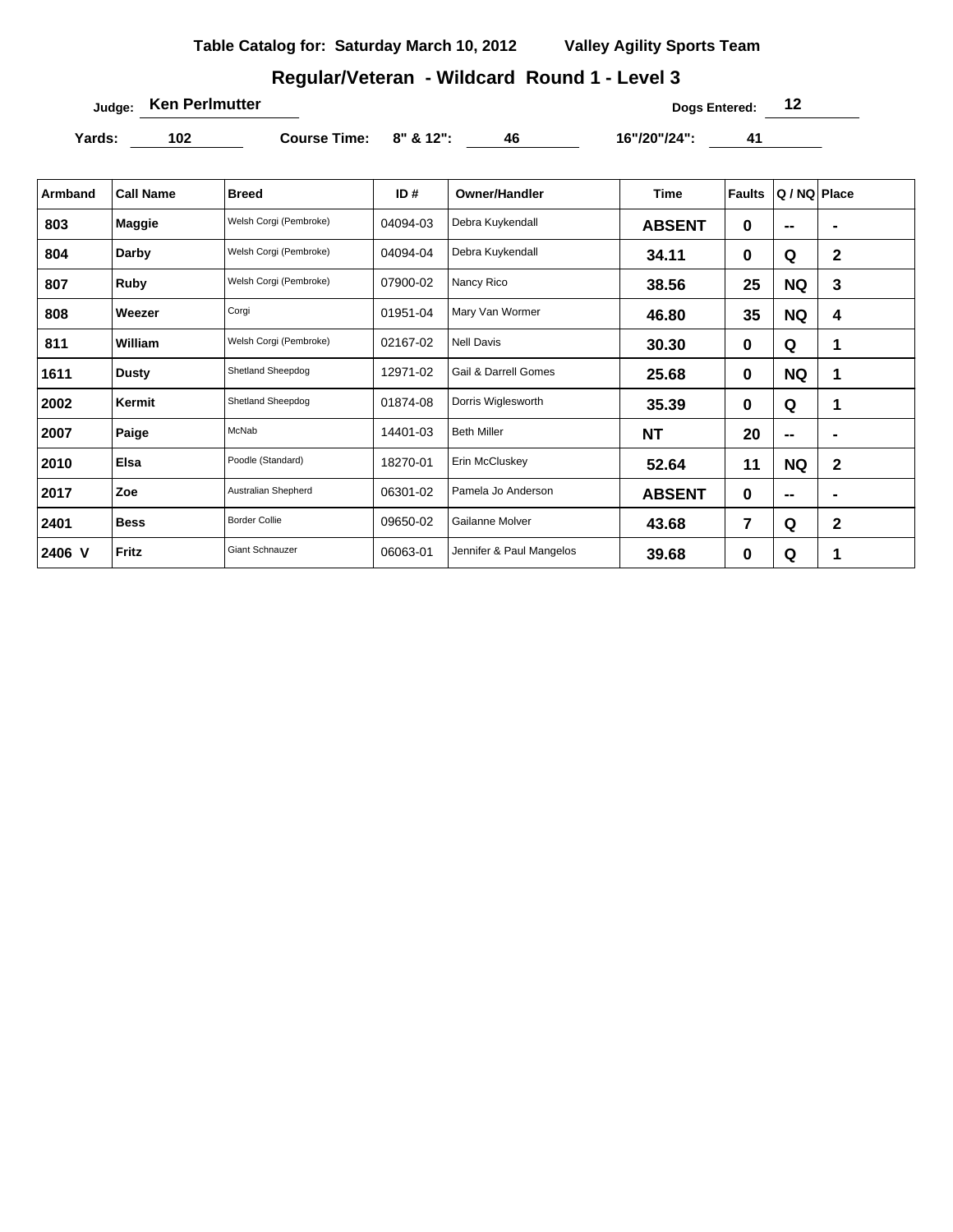#### **Regular/Veteran - Wildcard Round 1 - Level 4**

Yards: 102 **Course Time:** 8" & 12": 41 16"/20"/24": 36

| Armband | <b>Call Name</b> | Breed                | ID#      | <b>Owner/Handler</b> | Time          | Faults | Q / NQ Place |   |
|---------|------------------|----------------------|----------|----------------------|---------------|--------|--------------|---|
| 1602    | Zuma             | Australian Shepherd  | 01874-06 | Dorris Wiglesworth   | 37.81         |        | Q            | 2 |
| 1603    | <b>Nick</b>      | Shetland Sheepdog    | 16496-01 | Penny Larson         | 25.08         | 5      | Q            | 3 |
| 1605    | Gemma            | English Shepherd     | 15027-02 | Toni Duralski        | 33.02         | 0      | Q            |   |
| 1617    | Calli            | Australian Shepherd  | 17392-01 | Linda Groesbeck      | <b>ABSENT</b> | 0      | --           |   |
| 2006    | Quik             | <b>Border Collie</b> | 01922-03 | Carlene Chandler     | 17.60         | 0      | Q            |   |

### **Enthusiast - Wildcard Round 1 - Level 4**

**Judge:** Ken Perlmutter **Dogs Entered:** 2

**Yards: 102 Course Time: 8" & 12": 46 16"/20"/24": 41** 

| Armband | <b>Call Name</b> | <b>Breed</b>  | ID#      | <b>Owner/Handler</b> | Time  | Faults Q / NQ Place |  |
|---------|------------------|---------------|----------|----------------------|-------|---------------------|--|
| 810 T   | Mia              | Chihuahua     | 04420-02 | Veronica Adrover     | 47.43 |                     |  |
| 2404    | <b>Snitch</b>    | Saint Bernard | 15394-01 | Jann Hayes           | 42.71 |                     |  |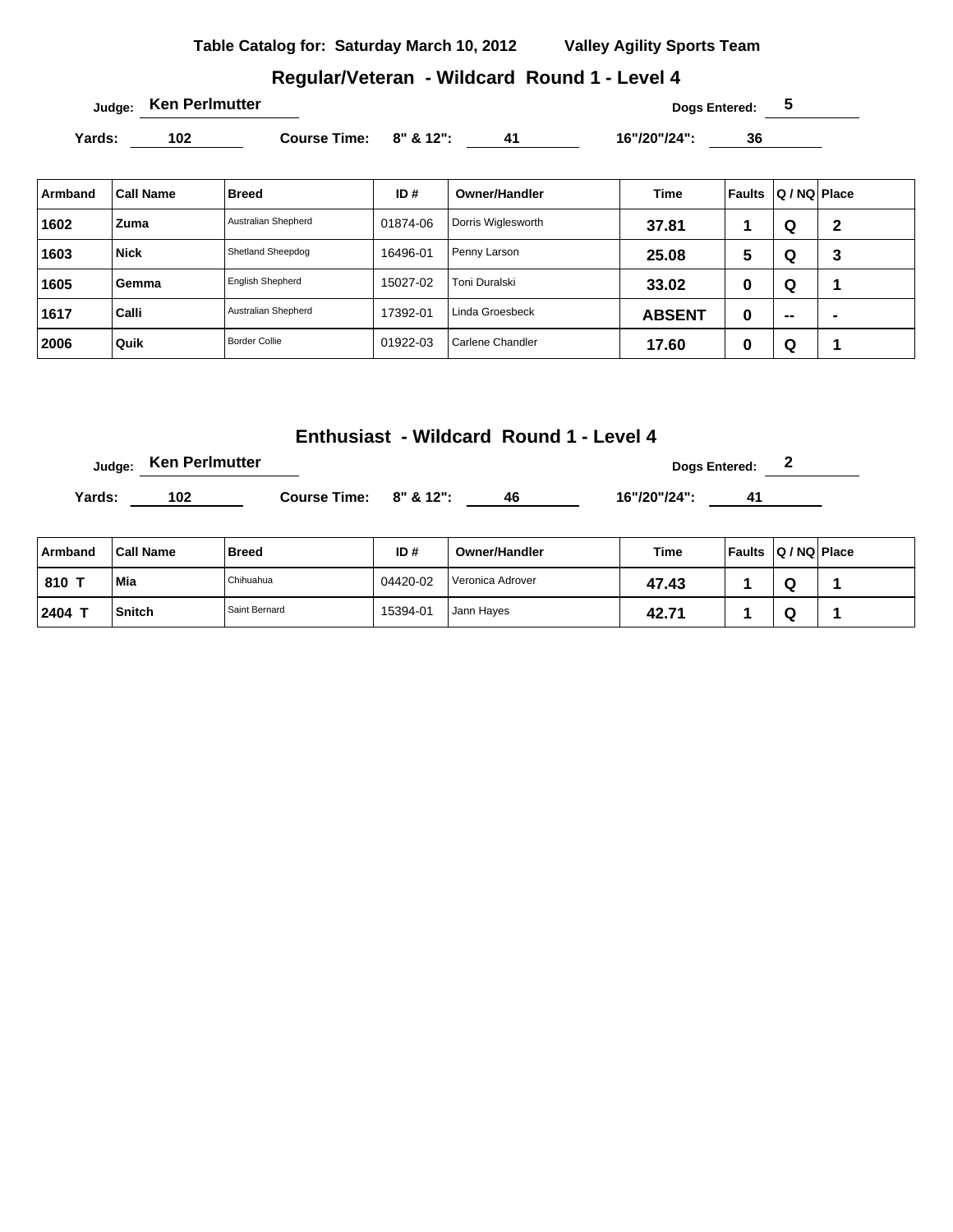## **Regular/Veteran - Wildcard Round 1 - Level 5**

**Judge:** Ken Perlmutter **1 Compared: 4 Dogs Entered: 4** 

Yards: 102 **Course Time: 8" & 12":** 41 16"/20"/24": 36

| Armband | <b>Call Name</b> | <b>Breed</b>         | ID#      | Owner/Handler          | Time          | Faults | Q / NQ Place |                |
|---------|------------------|----------------------|----------|------------------------|---------------|--------|--------------|----------------|
| 805     | <b>Poppy</b>     | All American         | 06928-04 | Lisa White             | 48.48         |        | <b>NQ</b>    |                |
| 1601    | Reva             | Australian Shepherd  | 05925-04 | <b>Cherie Gessford</b> | <b>NT</b>     | u      | $\sim$       | $\blacksquare$ |
| 2024 V  | Darby            | Labrador Retriever   | 03303-01 | Debbie McVay           | 24.97         | 5      | Q            |                |
| 2403    | <b>Bette</b>     | <b>Border Collie</b> | 01951-03 | Mary Van Wormer        | <b>ABSENT</b> | υ      | --           | $\blacksquare$ |